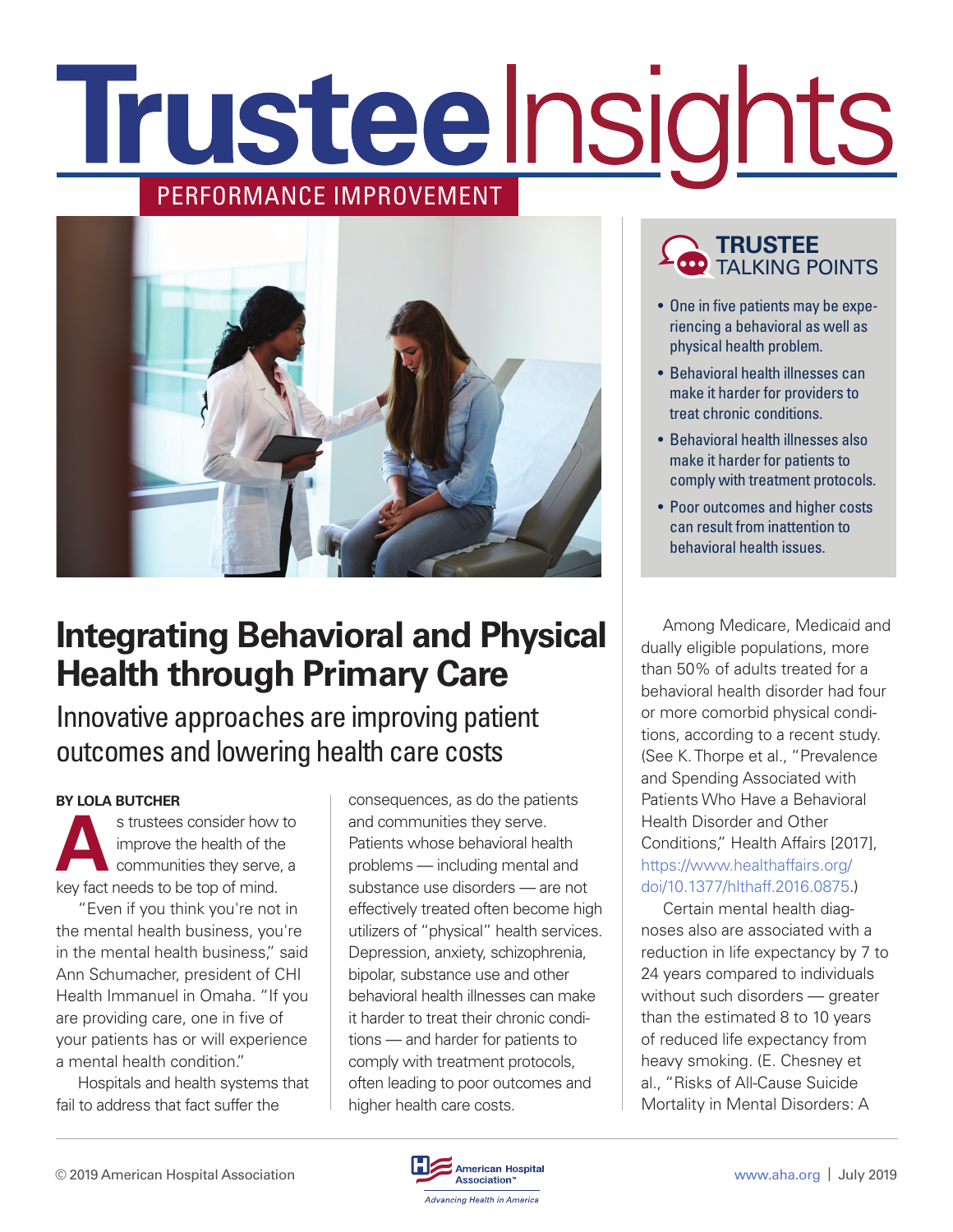# **TrusteeInsights**

Meta-Review," World Psychiatry [2014], [https://www.ncbi.nlm.nih.](https://www.ncbi.nlm.nih.gov/pubmed/24890068) [gov/pubmed/24890068](https://www.ncbi.nlm.nih.gov/pubmed/24890068).)

CHI Health Immanuel and others have found that integration of behavioral health services with physical care — particularly primary care and behavioral health clinicians working together with patients and families to address their whole health — is essential to providing high-quality care. The payoff: Patients feel better and overall costs are reduced.

Executives at three leading organizations have shared the lessons learned from their success at integrating behavioral and primary care. They use different approaches, but each emphasized "integration" — challenging, but essential — as the key.

"I would caution folks across the nation: Don't just replicate a mental health clinic inside a primary care practice," said Scott Oxley, senior vice president for Northern Light Health in northern Maine. "Make sure it's truly a collaborative, patient-centered model where behavioral health professionals are part of a team managing the overall wellness of all of your patients."

#### **Why integration matters**

Intermountain Healthcare, based in Utah, was a pioneer when it started integrating mental health care into primary care clinics in 1999. Its goal was not just to diagnose and treat mental illness, but to help patients achieve "mental wellness" as a crucial part of their overall health, said Brenda Reiss-Brennan, Ph.D., APRN, Intermountain's mental health integration director.

### **Topics for Board Discussion**

Brenda Reiss-Brennan, Ph.D., APRN, chief clinical science officer for Alluceo, an Intermountain Health company, has identified five key elements required for successful integration of mental health and physical health services through a primary care team. Trustees might consider addressing them, using the sample questions provided below, as part of their strategic conversations:

#### **[1] Leadership and cultural integration**

A population-health mindset is essential, and leadership must be committed to the hard work needed to normalize mental health as a routine part of everyday care.

- Is your organization ready to make this cultural change? Who will lead the charge?
- Does your organization have an antistigma culture related to psychiatric and substance use disorders?
- Does your organization's health plan have robust coverage for behavioral health?

#### **[2] Workflow integration**

Successful population health management is based on protocols for specific conditions. The complexity of each patient's full health story must be understood so that the right level of team can be activated to meet his or her needs.

• Does your organization have standardized assessment tools that can identify a patient's mental and physical health needs? If yes, do you have the processes and resources in place to treat newly identified patient needs?

#### **[3] Information systems integration**

Data about patient outcomes, costs, clinical care and operations must be synthesized, analyzed and communicated to the primary care teams in your organization.

• Does your organization have the data analytics capability needed to evaluate what works, what doesn't and how to keep fine-tuning processes for improved performance?

#### **[4] Financing and operations integration**

Understanding the right leadership and staffing mix for operational efficiency requires savvy management and the right targeted amount of investment.

• Do your teams have quantifiable data about the complexity of your patient population? Can it stratify patients so they receive the right level of care at the right time? And is someone accountable for analyzing the business case for integration?

#### **[5] Community resource integration**

A primary care clinic cannot meet every identified patient need. Some patients and families will need referrals to other providers for longer-term or more intensive interventions; some will need ongoing support to succeed after short-term treatment ends.

• What other local providers and resources can (has) your organization partner(ed) with to help patients continue to thrive?

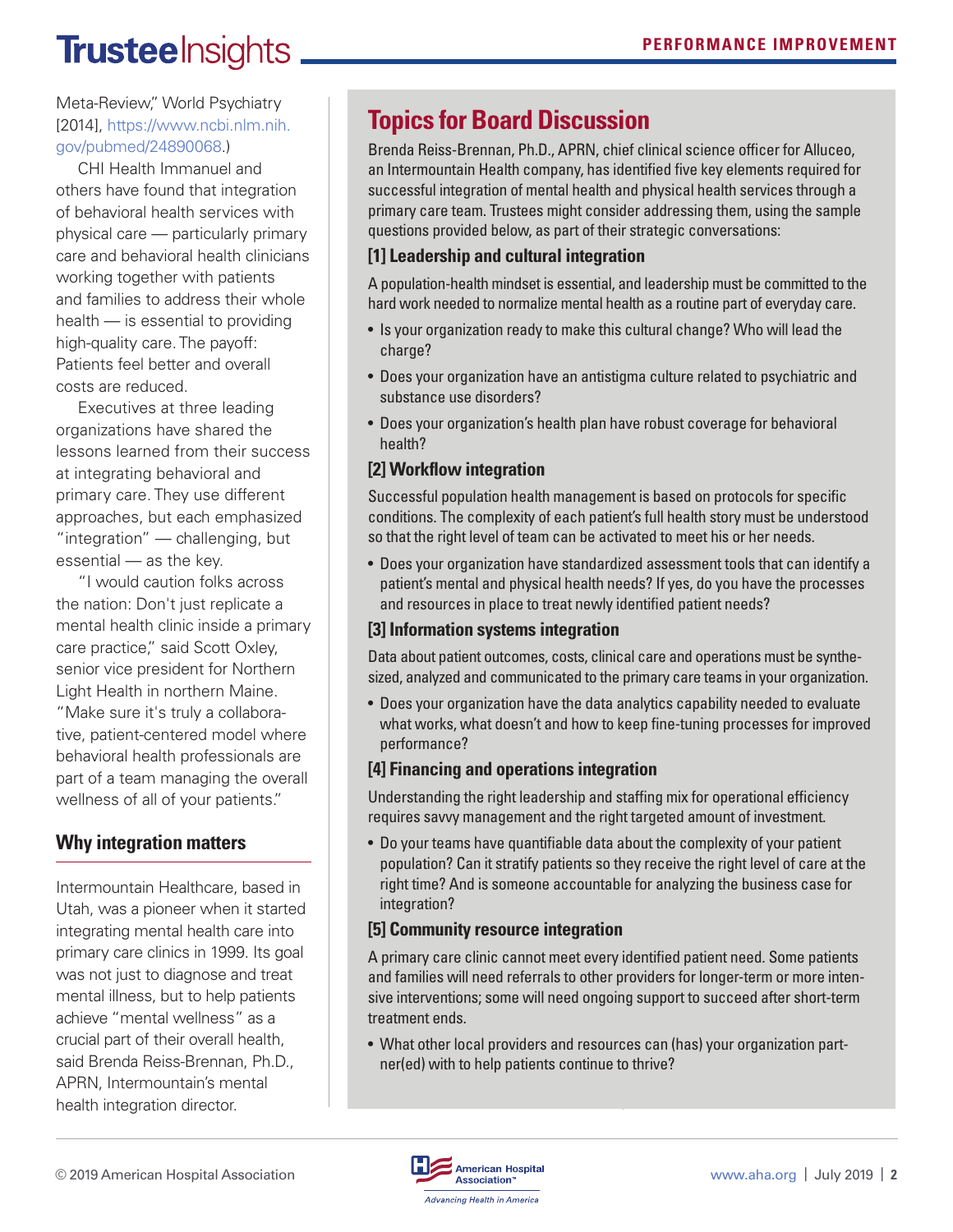## **TrusteeInsights**

"That really resonated with our primary care docs because that's what they needed help with," she said. "Patients come into their medical visit with many social and mental health-related issues — fatigue, not eating or sleeping, divorce, pain, violence — in addition to their chronic medical conditions."

The benefits of integrating mental and physical health care, for patients and providers alike, have been surmised for years. But Intermountain provided the proof in 2016, when the Journal of the American Medical Association published the results of a 10-year study of integrated care delivered in a team-based primary care setting. The comparison of more than 110,000 adult patients who received care in 113 practices — about a quarter of which delivered integrated care — showed that:

• Because so many more

patients were screened for depression in the team-based practices, 46% of patients were diagnosed with active depression, nearly double the rate diagnosed in traditional practices.

• Nearly 25% of patients in team-based practices were actively addressing their diabetes, compared to less than 20% in traditional practices.

• The rate of emergency department visits was 23% lower for patients in team-based practices than in traditional practices. The rate of hospital admissions was nearly 11% lower, and the number of primary care physician encounters was 7% lower.

#### **Innovative points of access**

Allan Currie, M.D., an internist at Northern Light, has seen the opportunity for years. Patients'

### **Resources on Behavioral Health**

The American Hospital Association has a long-standing commitment to support member efforts to deliver high-quality, accessible behavioral health services. Consistent with that commitment, a web page has been designed to provide easy access to information and tools that will assist them in navigating the changing behavioral health care system and understanding national, state and local activities affecting behavioral health.

To access the web page, visit<https://www.aha.org/behavioralhealth>.

As boards seek to improve access to care and improve the "whole health" of the community, technology can play an important role in addressing behavioral health needs. To assist boards and other health leaders, the American Hospital Association and the National Quality Forum have released "Redesigning Care: A How-to Guide for Hospitals and Health Systems Seeking to Implement, Strengthen and Sustain Telebehavioral Health." The guide is designed to help hospitals and health systems deliver innovative, high-quality telebehavioral health services.

To access the guide, visit [https://www.aha.org/center/emerging-issues/](https://www.aha.org/center/emerging-issues/market-insights/telehealth/telebehavioral-health) [market-insights/telehealth/telebehavioral-health.](https://www.aha.org/center/emerging-issues/market-insights/telehealth/telebehavioral-health)

chronic conditions — diabetes, congestive heart failure, chronic obstructive pulmonary disease are too often uncontrolled, despite good medical care.

"Many, many times the reason for that is not medical, it's psychological," he said. "They're depressed, or they're stressed, or they have family issues, or financial issues. Until you get the psychological issues better, you can't get the medical issues better."

Dr. Currie is a trustee at Northern Light Acadia Hospital, the system's tertiary psychiatric hospital and community mental health agency in Bangor, Maine. For the past eight years, Acadia has been providing mental health services in primary care clinics.

"That is a big advantage because patients are much more receptive to that," he said. "They can come right back to my office and see somebody right here down the hallway."

 Starting with a single psychiatric mental health nurse practitioner embedded in a primary care clinic, the integrated approach at Northern Light has grown to include 14 nurse practitioners and 13 licensed clinical social workers (LCSW) supporting 40 primary care practices across the state. In most of those practices, the mental health professionals are physically integrated with other members of the care team, but telepsychiatry serves more than 30% of the clinics.

"In those cases, we have both a nurse practitioner and an LCSW sitting somewhere else — valued team members who are part of that practice — who are supporting the patients and the care teams

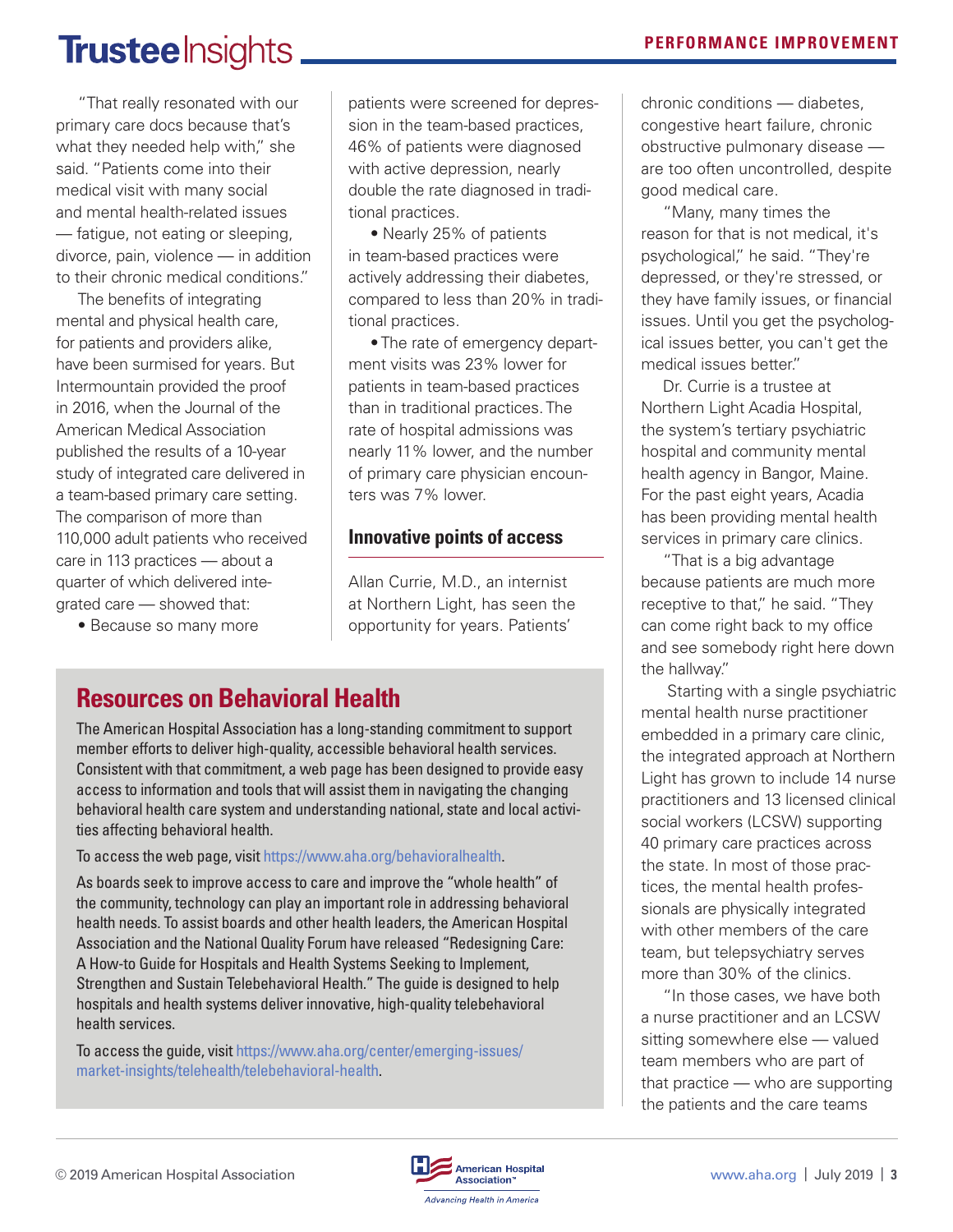# **Trustee** Insights.

through tele-video," said Oxley, who also serves as president of Acadia Hospital.

Telepsychiatry allows Northern Light to provide services in a large number of rural communities in which mental health professionals are often not available. Oxley points to one nurse practitioner

Light psychiatric clinic or a provider available through telepsychiatry.

The integrated model reduces the stigma that some patients had still associated with mental health services, said Michelle Hood, president and CEO of Northern Light Health and an American Hospital Association board member.

"Trustees are in a unique position to be able to advocate on behalf of their community: The more we can do to remove stigma by having behavioral health needs addressed at a primary care site, the healthier our communities will be."

**Michelle Hood,** president and CEO of Northern Light Health

— a Northern Light employee who lives in Indiana and has been supporting five rural Maine primary care clinics for many years.

"If it was not for that model, that would be a part of the state of Maine that just wouldn't have access to these very important services," he said.

In a Northern Light clinic where a mental health professional is present, a primary care provider can make a "warm handoff" (a transfer of care between members of the care team that incorporates the patient and family) for an assessment or treatment of a behavioral health issue. Patients can be treated in the primary care clinic for a few follow-up appointments and medication management, if needed. If they need more significant intervention, they are referred to a specialist at a Northern

Spreading that model of care holds enormous potential for improving the value of health care services.

"Trustees are in a unique position to be able to advocate on behalf of their community: The more we can do to remove stigma by having behavioral health needs addressed at a primary care site, the healthier our communities will be," she said.

#### **Adding value to primary care**

Schumacher has seen many benefits since CHI Health Immanuel started integrating behavioral health services in primary care clinics in 2015: Patients get mental health evaluations, diagnoses and treatment plans more quickly; primary care physicians increase the number of patients they can see; and emergency department visits, primary

care utilization and total cost of care are all reduced.

Best of all, patients feel better as their whole health improves. "Integrating behavioral and primary care has helped us improve our patient outcomes because we're identifying and treating the mental health condition sooner," said Schumacher, who is also former chair of the AHA's Council for Psychiatric and Substance Abuse Services.

CHI Health Immanuel has integrated care in nine mental health/ primary care clinics. On average, patients referred to an embedded therapist can be seen within two days of the initial referral compared with a months-long wait to access services in the community.

For most patients — 84%, in fact — a single consultation is sufficient for a treatment plan to be established, with brief therapy and medication management, if needed, handled by the therapist on site. For patients with more complex needs, the therapist coordinates referrals to the appropriate specialist — a psychologist, psychiatrist, chemical dependency counselor or other clinician, all of whom are part of the same service line as the embedded therapist.

"We've seen significant improvement in collaboration between our primary care and our service line because the embedded therapists can be the go-between and are the experts in both worlds," Schumacher said.

CHI Health Immanuel has seen a 4% decrease in emergency department visits by patients referred for behavioral care, along